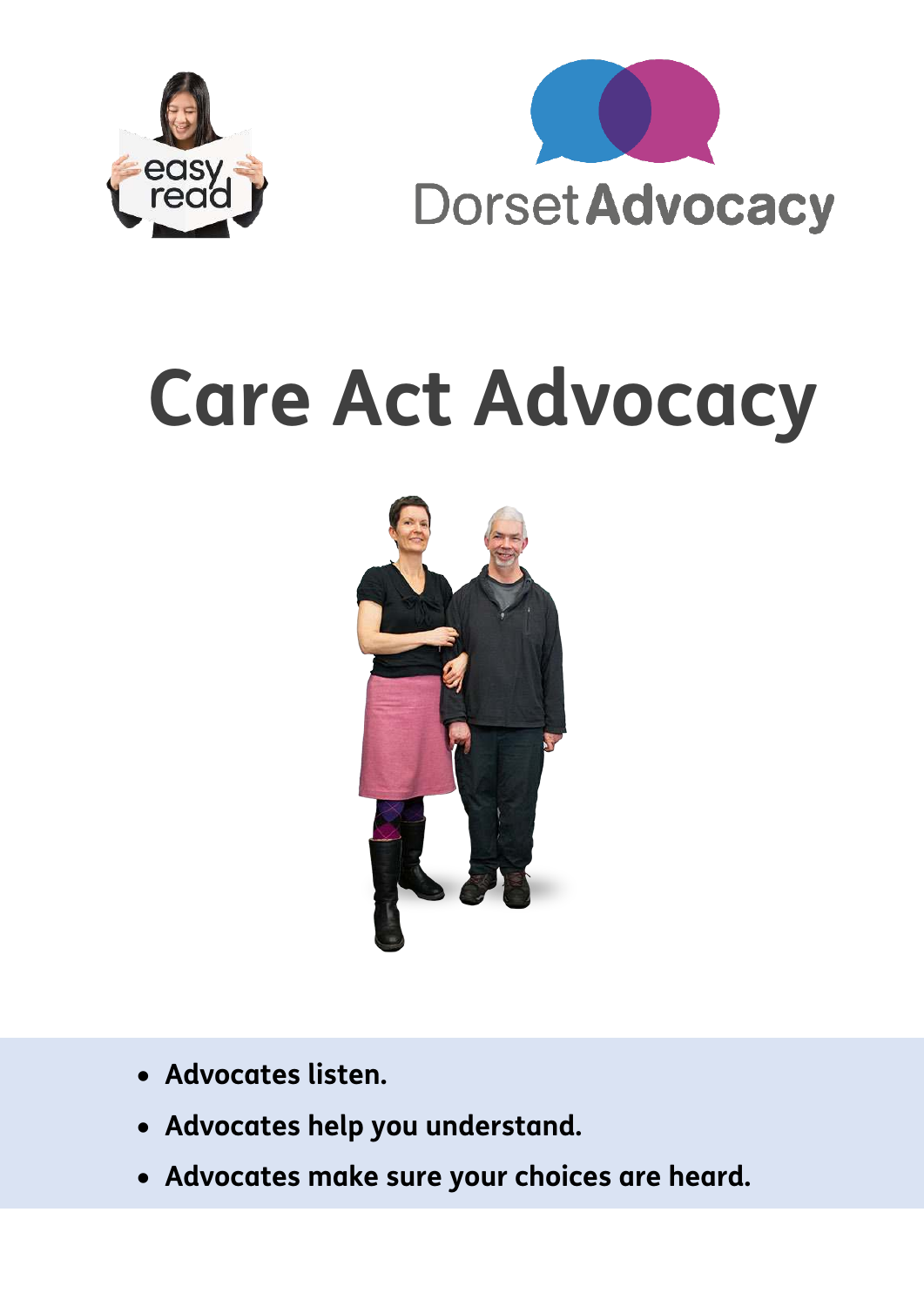#### **Advocacy**



An advocate is a person who is on your side. They get to know you. They help you to speak up. They make sure that your rights and views are respected.

You have been offered advocacy because your social worker thinks that you will find it very hard to speak up on your own.



#### **Our Advocates**

All our advocates are trained and supported to do their job.

They are independent: they are free to represent your views and wishes and nobody else's.

They either have, or are working towards, an Independent Advocacy Qualification.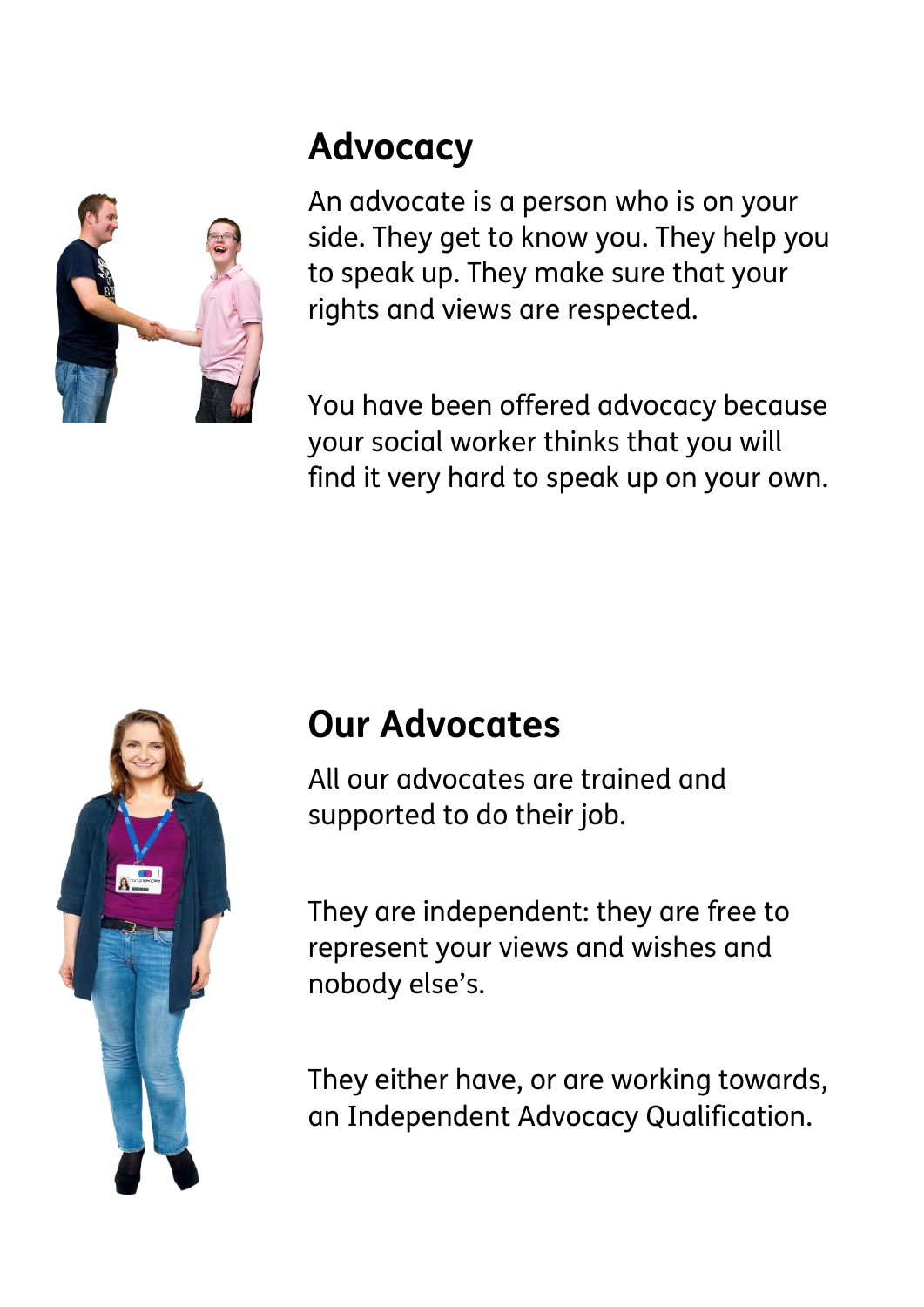





## **Care Act Advocacy**

Care Act Advocates help you to:

- understand your assessments, reviews, or care plans
- communicate your views and wishes
- make decisions
- understand your rights
- challenge decisions that are being made about you

### **Your information**



We will keep all information about you private, unless:

- you or someone else could be hurt
- we need to report a crime